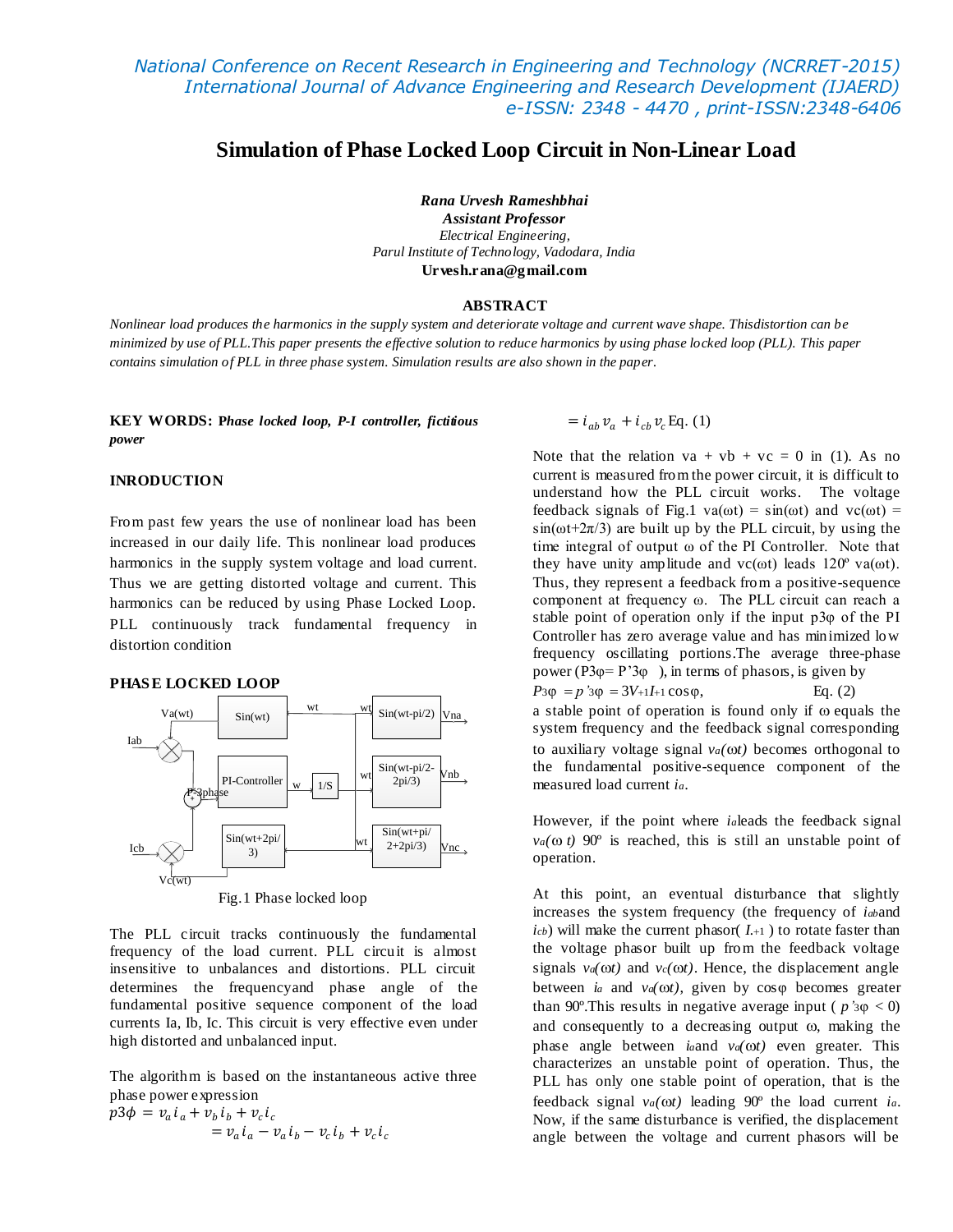reduced and the average power in (2) will be positive. This will make the voltage phasor to rotate faster, keeping the orthogonality (lagging currents) between the generated  $V_{+1}$  [ $v_a \omega t$ ] and the measured *I*.<sup>1</sup> . This fundamental characteristic of the PLL circuit shown in Fig.1 can be exploited to compose the needed sinusoidal functions. If  $v_a(\omega t) = \sin(\omega t)$  leads 90° the fundamental positive sequence component of the load current, then,  $v_{Na}(\omega t)$  =  $\sin(\omega t-\pi/2)$  must be *in phase* with *I*.+1. In other words, the signals *vNa*, *vNb* and *vNc*are sinusoidal time functions with unity amplitude, have the same frequency, and are in phase with the fundamental positive-sequence component of the measured load current.

# **PI CONTROLLER**

P-I controller is mainly used to eliminate the steady state error resulting from P controller. However, in terms of the speed of the response and overall stability of the system, it has a negative impact. This controller is mostly used in areas where speed of the system is not an issue. Since P-I controller has no ability to predict the future errors of the system it cannot decrease the rise time and eliminate the oscillations. If applied, any amount of I guarantees set point overshoot.

It is a proportional gain in parallel with an integrator, both in series with a lead controller. The proportional gain provides fast error response. The integrator drives the system to a 0 steady-state error.

The transfer function of P-I controller is given by expression:

 $G(s)=Kp+(Ki/s)$  Eq. (3)

### **SIMULATION RES ULTS**



#### *Subsystem of nonlinear load*





Fig.2 shows the simulation model.Fig.3 shows the subsystem of nonlinear load. Here three phase IGBT/Diode is used as nonlinear load. Pulse generator is used for generating the gate signals.

Fig.4 shows simulation of Phase Locked Loop circuit. The inputs are three phase currents A, B, C sensed from Fig.1. Fig.5 shows the output waveforms.

### *Subsystem of PLL*



Fig. 4 Phase locked loop